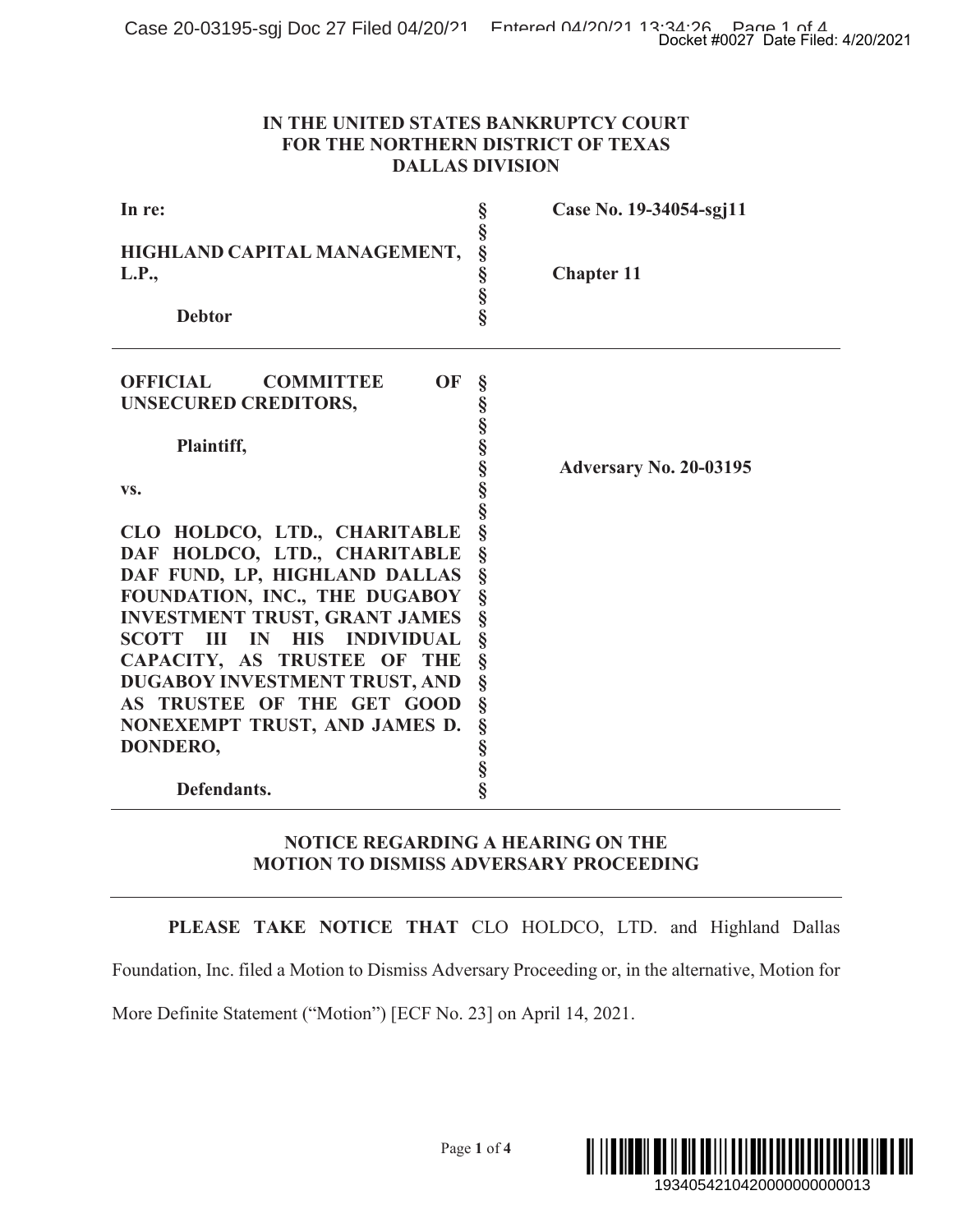**PLEASE TAKE FURTHER NOTICE THAT** a copy of the Motion can be obtained via the Court's Document Filing System, https://ecf.txnb.uscourts.gov, or by requesting same from counsel for the Debtor.

**PLEASE BE FURTHER ADVISED** that a WebEx hearing will be held in connection with the Motion, on the **3rd day of June, 2021, at 9:30 a.m.**, before Hon. Stacey G. Jernigan in the United States Bankruptcy Court for the Northern District of Texas (Dallas).

> For WebEx Video Participation/Attendance: Link: https://us-courts.webex.com/meet/jerniga

For WebEx Telephonic Only Participation/Attendance: Dial-In: 1.650.479.3207 Meeting ID: 479 393 582

A copy of the WebEx Hearing Instructions is attached hereto.

**PLEASE TAKE FURTHER NOTICE THAT** by agreement of the parties, any response

to the relief requested in the Motion shall be filed with the Clerk of Court on or before **May 21,** 

## **2021.**

Dated: April 20, 2021

Respectfully submitted,

## **KELLY HART PITRE**

*/s/ Louis M. Phillips* 

**Louis M. Phillips (#10505)**  One American Place 301 Main Street, Suite 1600 Baton Rouge, LA 70801-1916 Telephone: (225) 381-9643 Facsimile: (225) 336-9763 Email: louis.phillips@kellyhart.com

Amelia L. Hurt (LA #36817, TX #24092553) 400 Poydras Street, Suite 1812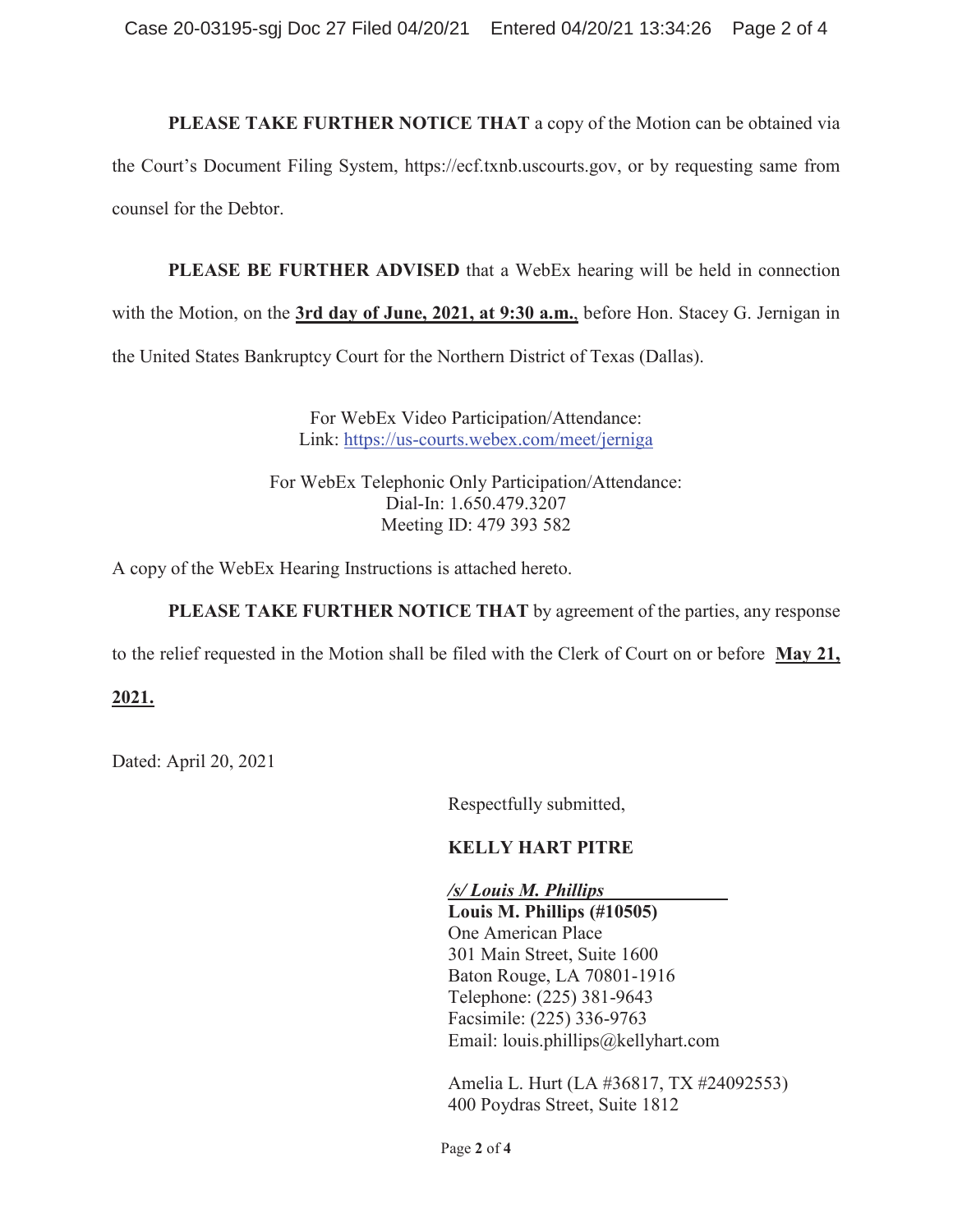New Orleans, LA 70130 Telephone: (504) 522-1812 Facsimile: (504) 522-1813 Email: amelia.hurt@kellyhart.com

and

## **KELLY HART & HALLMAN**

Hugh G. Connor II State Bar No. 00787272 hugh.connor@kellyhart.com Michael D. Anderson State Bar No. 24031699 michael.anderson@kellyhart.com Katherine T. Hopkins Texas Bar No. 24070737 katherine.hopkins@kellyhart.com 201 Main Street, Suite 2500 Fort Worth, Texas 76102 Telephone: (817) 332-2500 Telecopier: (817) 878-9280

ATTORNEYS FOR CLO HOLDCO, LTD. AND HIGHLAND DALLAS FOUNDATION, INC.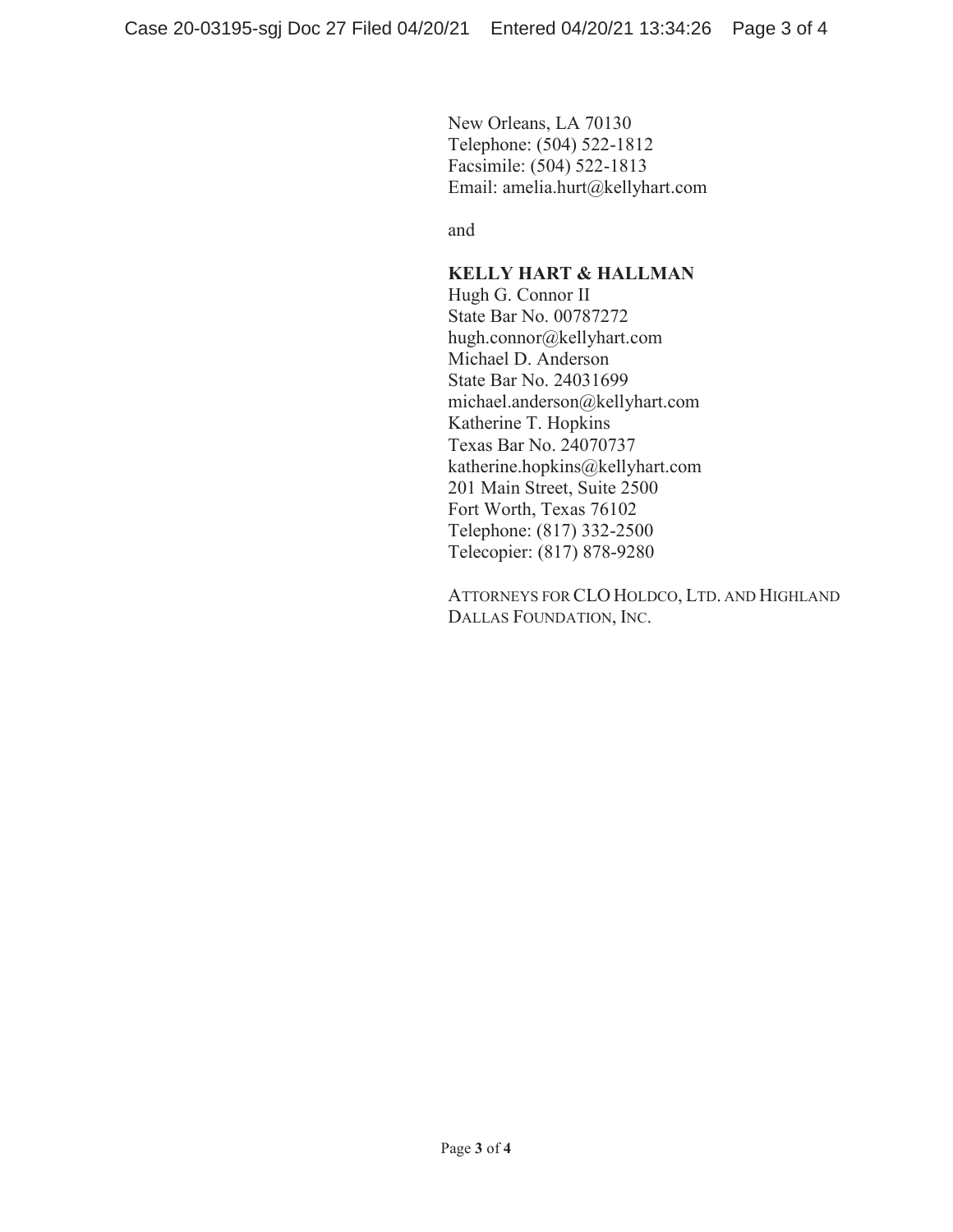# **CERTIFICATE OF SERVICE**

I, undersigned counsel, hereby certify that a true and correct copy of the above and foregoing document and all attachments thereto were sent via electronic mail via the Court's ECF system to all parties authorized to receive electronic notice in this case on this April 20, 2021 and by U.S. Mail to the following parties:

| Paige Holden Montgomery                                        | John J. Kane                  | Bryan C. Assink             |
|----------------------------------------------------------------|-------------------------------|-----------------------------|
| Sidley Austin LLP                                              | Kane Russell Coleman Logan    | Bonds Ellis Eppich Schafer  |
| 2021 McKinney<br>Avenue,                                       | <b>PC</b>                     | Jones LLP                   |
| Suite 2000                                                     | 901 Main Street               | 420 Throckmorton St., Suite |
| Dallas, TX 75201                                               | Suite 5200                    | 1000                        |
|                                                                | Dallas, TX 75202              | Fort Worth, TX 76102        |
|                                                                |                               |                             |
| Counsel for Plaintiffs Official<br>Counsel for Defendant Grant |                               | Counsel for Defendant James |
| of Unsecured<br>Committee                                      | James Scott III, Individually | D. Dondero                  |
| Creditors                                                      | and in his capacity as the    |                             |
|                                                                | trustee of The Dugaboy        |                             |
|                                                                | Investment Trust and as the   |                             |
|                                                                | trustee of The Get Good       |                             |
|                                                                | Nonexempt Trust               |                             |
|                                                                |                               |                             |

*/s/ Louis M. Phillips* 

Louis M. Phillips